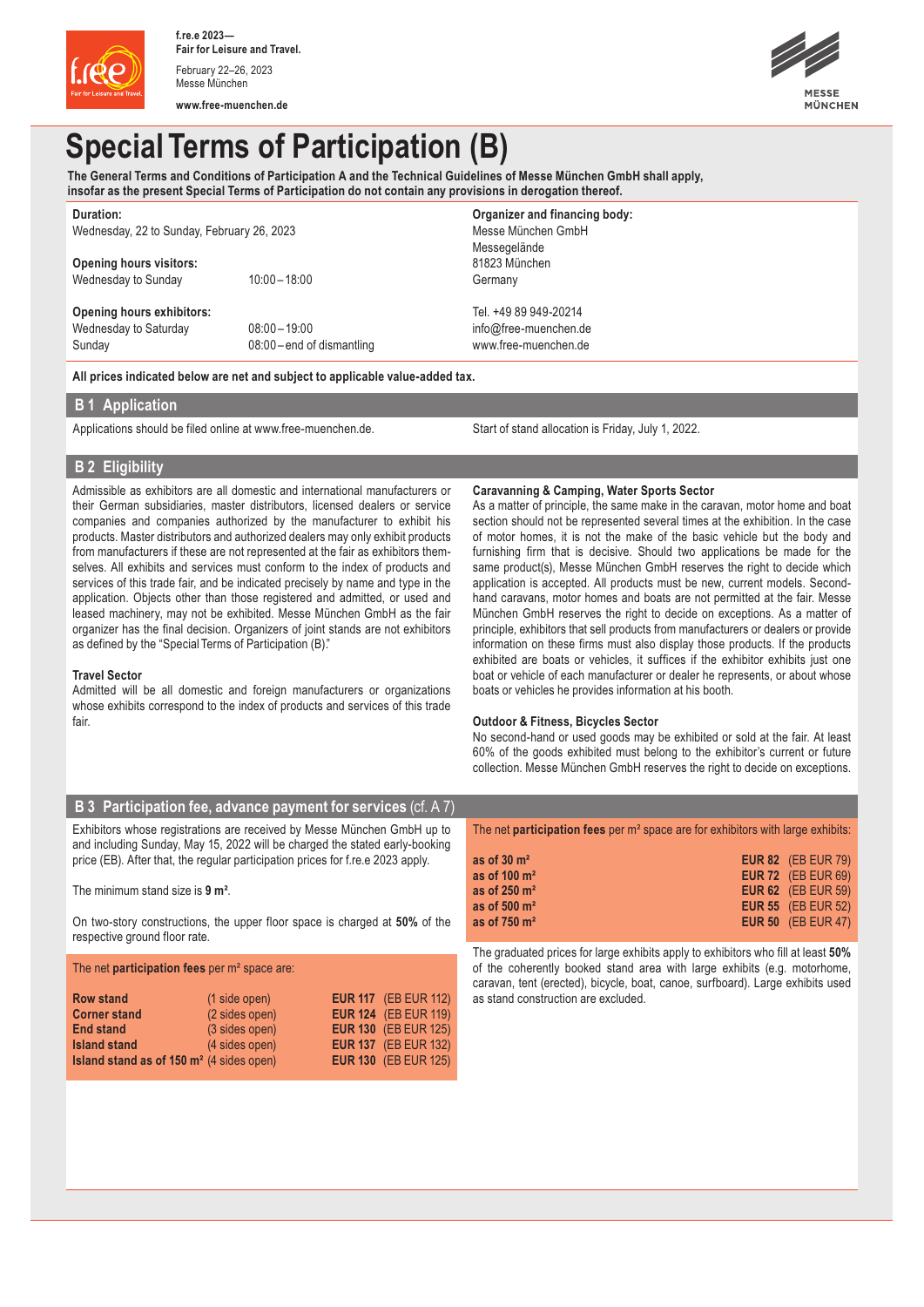

**www.free-muenchen.de**



# **Special Terms of Participation (B)**

**The General Terms and Conditions of Participation A and the Technical Guidelines of Messe München GmbH shall apply, insofar as the present Special Terms of Participation do not contain any provisions in derogation thereof.**

## **Cont. B 3 Participation fee, advance payment for services** (cf. A 7)

The participation fee covers the stand space rental and moreover comprises extensive services provided by Messe München GmbH, which include in particular: advice on stand planning, advice on the technical conditions and requirements on site regarding stand design, advice on setting up and dismantling the stand, concept and public relations work for the fair, visitor marketing and visitor acquisition for the fair, preparation and organization of trade-fair related opening events, press conferences, presentations and exhibitor evenings, insofar as these are organized by Messe München GmbH, the preparation and implementation of forums and special shows, insofar as these are organized by Messe München GmbH or third parties on behalf of Messe München GmbH, the provision of exhibitor passes in accordance with clause B 11 "Exhibitor passes," the provision of advertising media, the lighting, heating and air-conditioning of all the exhibition spaces, basic guard service for the event site, regular cleaning of general areas, the provision of loudspeaker systems used for informing visitors to the fair, and other visitor information systems including signage, the provision of visitor lounges, meeting rooms and catering facilities for exhibitors, visitors and the press within the exhibition premises, the deployment of first-aid operatives as well as traffic routing to and within the event site.

#### **Mandatory communication fee**

Exhibitors will be charged a mandatory communication fee per participation amounting to **EUR 190**. The mandatory communication fee includes the basic entry in the show catalog (online), cf. B 10 Media services, one copy of the visitor guide (hand-out on site at the show), as well as other communication services as set out in provision B 10 "Media services." Exhibitors can book other entries in the respective advertising media for extra charges. Prices for the additional listing and promotion opportunities, given by the media services partner contracted by Messe München GmbH, are stated in the Exhibitor Shop and bookable with a separate ordering system.

## **B 4 Co-exhibitors**

The participation of companies as co-exhibitors (cf. A 4) is on principle possible. Participation is, however, subject to Messe München GmbH's prior authorization. Permission to participate may be granted only if the co-exhibitor would also be eligible to participate as an exhibitor. For each co-exhibitor, a mandatory communication fee in the amount of **EUR 190** will be levied. The mandatory communication fee for each co-exhibitor includes the same services as for the main exhibitor (cf. B 3, B 10).

Co-exhibitors must be registered online at www.free-muenchen.de by the main exhibitor. They will be contacted directly by Messe München GmbH and jl.medien GmbH (cf. B 10).

The participation of firms as additionally represented companies (cf. A 4) is not possible.

# **B 5 Terms of payment** (cf. A 7)

The amounts invoiced in all invoices issued by Messe München GmbH in connection with the event are to be transferred in euros, without deductions and free of all charges to one of the accounts specified in the respective

#### **Advance payment**

The advance payment on services ("Advance payment for services," cf. A 7) amounts to **EUR 15/m²** (Travel) or **EUR 7/m²** (Caravanning & Camping, Bicycle, Water Sports, Outdoor & Fitness) of rented exhibition space. After the show, the advance payment will be set off against the services actually ordered, subject to the provisions set out under A 7, with the final invoice.

#### **AUMA charge**

The German Council of Trade Fairs and Exhibitions (AUMA) levies all exhibitors a charge of **EUR 0.60/m²** of rented exhibition space. This amount is charged by Messe München GmbH and transferred directly to AUMA.

#### **Fixed waste-disposal fee**

The mandatory, flat-rate waste disposal fee in the amount of **EUR 3/m²** is to cover the disposal of all waste generated at the exhibitor's booth during setup and dismantling and throughout the duration of the trade fair. In the Caravanning & Camping sector, the flat-rate fee will be charged up to maximum 250 m² of rented space. The disposal of production waste, entire stand elements and complete exhibition stands is not covered by this fee.

#### **Container spaces**

Spaces for containers are restricted. Exhibitors who require such a space must apply to Messe München GmbH in writing in good time before the fair begins. Each container space costs **EUR 450**.

For each co-exhibitor without Messe München GmbH admission, Messe München GmbH is entitled to demand a penalty charge of **EUR 210** from the exhibitor. Furthermore, Messe München GmbH may demand that co-exhibitors without Messe München GmbH admission vacate the stand. Should the exhibitor fail to comply with Messe München GmbH's vacation demand without delay, Messe München GmbH has the right of extraordinary cancellation in respect of the contractual relationship between Messe München GmbH and the exhibitor.

invoice, indicating the customer number. The times of payment specified in the invoices are binding and are to be complied with.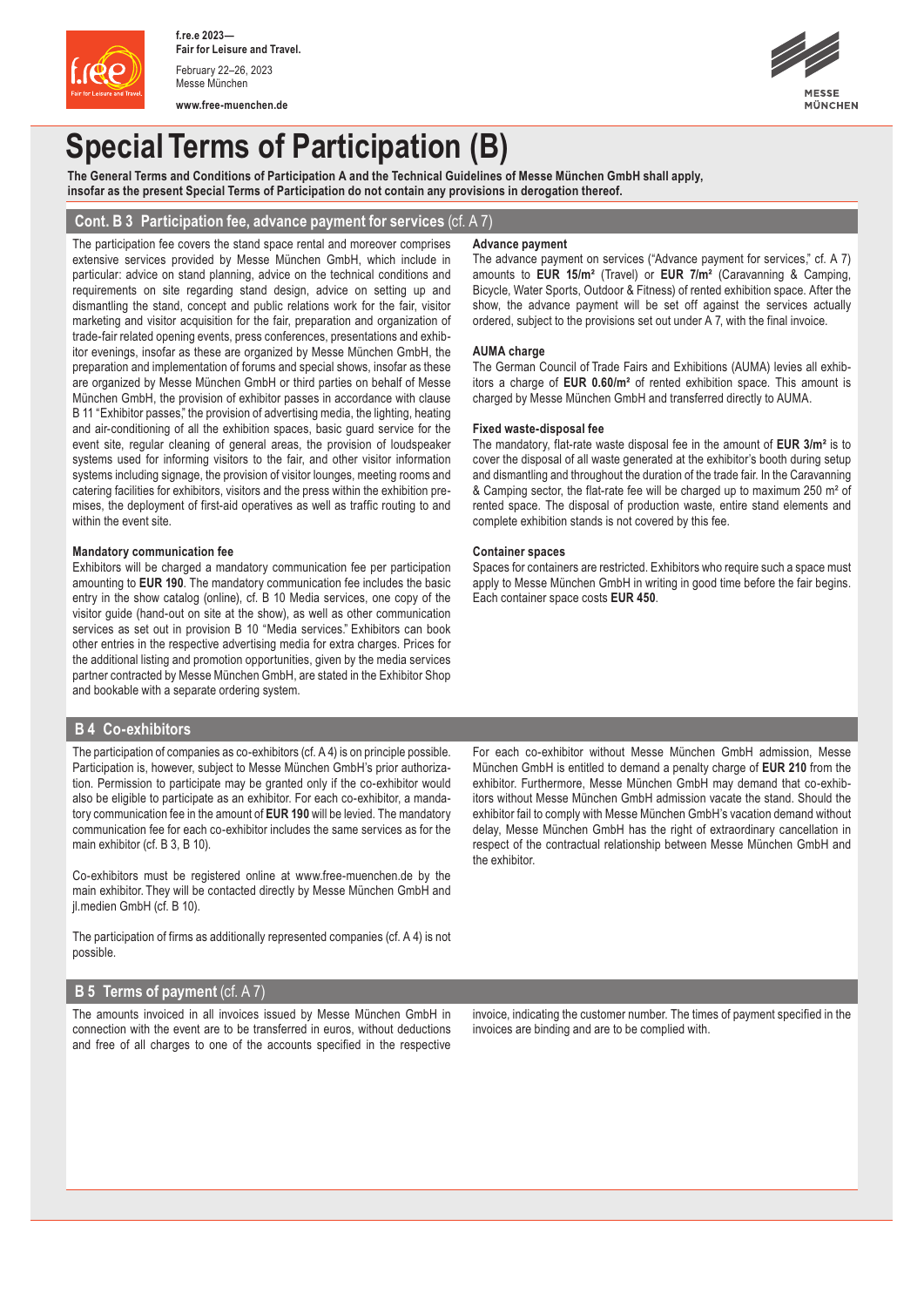

**www.free-muenchen.de**



# **Special Terms of Participation (B)**

**The General Terms and Conditions of Participation A and the Technical Guidelines of Messe München GmbH shall apply, insofar as the present Special Terms of Participation do not contain any provisions in derogation thereof.**

# **B 6 Dates of setting up and dismantling** (cf. A 15)

#### **Setup**

as of February 17, 2023, 08:00 through February 21, 2023, 18:00

On the last day of setup, February 21, 2023, all delivery and stand-construction vehicles must be removed from the halls and the outdoor exhibition area by 18:00 at the latest. Vehicles which are still in the halls or the outdoor exhibition area after this time will be removed by Messe München GmbH at the risk and expense of the respective exhibitor. Furbishing work and decoration in the exhibitor's own stand space is possible until 20:00.

An extension of the setup time is permissible only in exceptional cases and with the prior written consent of Messe München GmbH, Technical Exhibition Services Division.

## **B 7 Stand design and equipment**

### **Halls and general**

#### One-story construction

The maximum construction height is **7.50 m**. The maximum advertising height (upper edge) is **7.50 m**.

## Two-story construction

The maximum construction height is **7.50 m**. The maximum advertising height (upper edge) is **7.50 m**.

In addition, the maximum construction height (clearance) alongside the hall walls must be observed (see description of halls and outdoor exhibition grounds).

The partition walls facing the neighboring stand must be kept white, neutral, free of installations and clean above a height of **2.50 m**. In the case of advertising structures directly facing adjoining stands, there must be a minimum distance of **2 m** to the stand perimeters. Flashing or alternating lights must not be used for advertising purposes. The stand design must be adapted to suit the type of rented stand (row, corner, end, island stand), e.g. by partition wall systems (height **2.50 m**). Deviating stand designs should be coordinated with the exhibition management in good time. Partition walls will only be installed at the request and cost of the exhibitor. The floor surface of the stand is to be fitted with carpeting or other floor coverings. Partition walls and floor coverings can be ordered using the Exhibitor Shop. The exhibition stand should also meet the character of the respective trade fair to preserve the visual identity of the event. Messe München GmbH is entitled to demand changes in stand design on this account.

#### **Stand construction approval**

As a matter of principle, every planner/designer of an exhibition stand is responsible for compliance with public statutory regulations, insofar as applicable to exhibition stands, and compliance with Messe München GmbH's Technical Guidelines as well as the General Terms of Participation.

No approval of plans from Messe München GmbH is necessary given compliance with the following requirements:

– stand and/or advertising structures no higher than **3 m**

that the exhibitor pay a contractual penalty of **EUR 500**.

as of February 26, 2023, 18:00 through February 28, 2023, 18:00

An extension of the dismantling time is unfortunately not possible.

Access to the fairgrounds for stand construction firms and delivery vehicles on February 26, 2023 no earlier than 19:00. Should exhibits be removed or the stand dismantled before the fair closes, Messe München GmbH can demand

– stand area no larger than **100 m²**

**Dismantling**

– stand is without covering/canopy.

Any stand concepts in non-compliance with the aforementioned requirements are to be submitted in duplicate for approval to Messe München GmbH's Technical Exhibition Services Division, containing to-scale stand design plans (ground plan, elevations and sectional drawings) no later than 6 weeks prior to official setup date. Moreover, multi-story stands and special constructions (such as bridges, stairs, cantilever roofs, galleries, etc.) are as a general rule subject to separate approval. Please consult the "Building Regulations" set out under "Leaflets—applications" in the Exhibitor Shop. If items are to be suspended from the hall ceiling, the work involved must be carried out by Messe München GmbH's contractors.

#### **Vehicles and containers**

The use of vehicles and containers as exhibits in the halls requires approval (see Items 4.2.2., 4.4.1.2. and 4.4.2. of the technical guidelines, for vehicles in the outdoor exhibition area see Item 4.8.4.). For damage to road surfaces and hall floors by vehicles and containers, the exhibitor is liable in full. Motorized/ mobile exhibition stands (**show trucks, buses, trailers**, etc.) must be fitted with a **sprinkler system** if they constitute a single, uninterrupted area measuring more than **30 m²**. The space between two mobile exhibition stands is considered to be part of a single, uninterrupted area, **unless the distance between the two mobile exhibition stands** is large enough to ensure that the effect of the sprinklers installed in the hall is not compromised. The admission of **show trucks** as exhibition stands requires the model approval (directive on temporary structures) or a structural certification for the entire structure by a test engineer commissioned by Messe München GmbH.

**Please note under all circumstances the requirements set out in the Technical Guidelines and the information included in the individual notices.** For further processing, the exhibitor service forms for ordering additional stand services will be made available to you online via our Exhibitor Shop in due time, or sent to you per e-mail.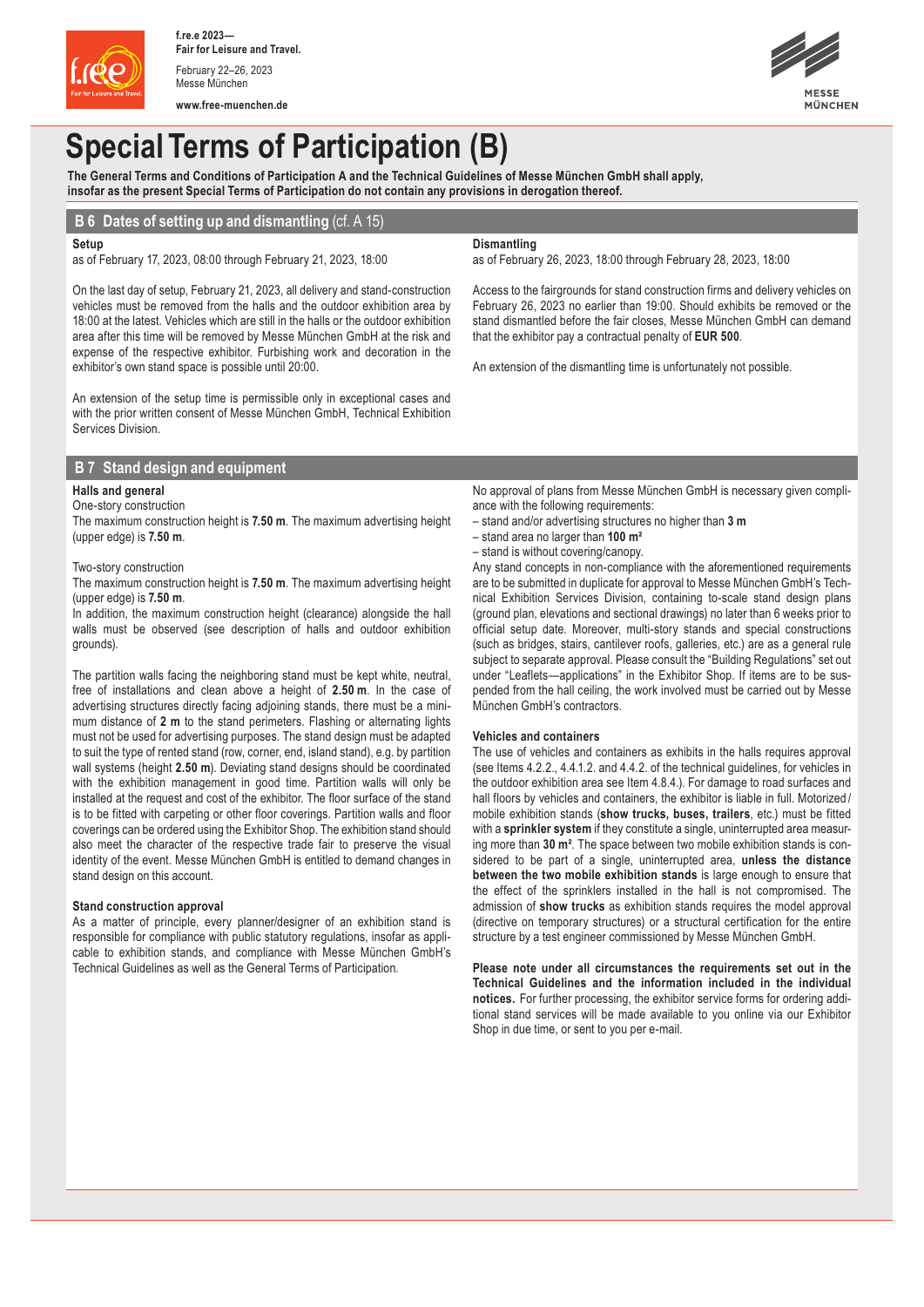

**www.free-muenchen.de**



# **Special Terms of Participation (B)**

**The General Terms and Conditions of Participation A and the Technical Guidelines of Messe München GmbH shall apply, insofar as the present Special Terms of Participation do not contain any provisions in derogation thereof.**

## **B 8 Technical installations**

The technical services designated accordingly in the Technical Guidelines such as the provision of installations to supply the stand with electricity and water can be ordered only from Messe München GmbH. Wired telecommunications equipment may only be provided by Messe München GmbH; Deutsche

Telekom AG and other network operators are not authorized at the exhibition center. To connect his own stand area, the exhibitor may operate his own wireless LAN network at his stand after prior written approval from Messe München GmbH; the specifications of Messe München GmbH are to be complied with.

## **B 9 Sales regulations**

Direct sales are permitted within the provisions of section 65 of the German trade regulations act (GewO). Exhibited goods may not be delivered to purchasers until after the trade show has closed. Furthermore, the provisions of the price labeling regulations have to be observed.

### **Catering of food/beverages on the stand**

Catering at the stand is permitted only to a limited extent, provided the statutory and official regulations in force are observed. Permission by the Exhibition Management is subject to the following:

- The catering area (including sales and preparation area) must not exceed **25%** of the entire stand space and must not impair the general appearance of the stand. If, during the fair, the Exhibition Management finds that this share has been exceeded, the exhibitor must pay a surplus participation fee (3 times the participation fee per m² of the catering area).
- An appropriate plan of the stand, including the range of catering offered, must be submitted of the exhibitor's own accord to the Exhibition Management for approval by Monday, December 19, 2022.
- The preparation of hot dishes is generally not permitted in the trade fair halls. Messe München GmbH will decide on exceptions in individual cases on request.
- The exhibitor shall ensure that third parties, particularly visitors and other exhibitors, are not impeded by the production and offering of food and drink and that the flow of people in the aisles is not disrupted in any way. The exhibitor is solely responsible for waste disposal arising in conjunction with catering activities. Exhibitors are required to provide evidence that they are taking care of the waste disposal. If they fail to do so, the Exhibition Management has the right to charge a general fee for waste disposal.
- In case of alcoholic beverages being provided, exhibitors must adhere to the regulations of the Children and Young Persons Act (Section 9). In particular, distilled spirits and drinks containing distilled spirits may not be provided to children or young people under the age of 18, and alcoholic beverages may not be provided to children or young people under the age of 16.

## **B 10 Media services**

The mandatory communication fee is invoiced from Messe München GmbH (see B 3—Mandatory communication fee) and includes the following services:

### **Online**

- Basic entry in the online catalog at the f.re.e website with the company name, street, postal code, city, country, website with link, hall, stand number
- After your explicit approval, also entry of your communication details such as phone number, fax, e-mail
- Entry in the online plan of the hall (without logo)
- Three entries (without logo) in the product index groups
- Three destinations (without logo) if you are exhibiting in the tourism area
- Three entries (without logo) in the list of brands
- Teaser text in the online catalog (approx. 80 digits)
- Social media links

### **Print:**

- Entry with stand number and stand name (without logo) in the hall plan in the visitor guide
- Entry with stand number and stand name (without logo) in XXL hall display plans
- One copy of the visitor guide (hand-out on site at the show)

The address details for the entries are taken from the application form. To make changes to the address data, to approve the communication details, to indicate the further included content, and book further payable presentation possibilities in these media, exhibitors will be sent a separate order form by the commissioned media services partner. The forms will be sent to applicants in good time. The media services partner will process these further entries with the applicant in their own name and on their own account.

Messe München GmbH assumes no responsibility for the correctness and completeness of the entry in the exhibitor catalog (online). The exhibitor is solely responsible for the permissibility under law—and particularly the law on competition—of entries placed in the exhibitor catalog (online) of Messe München GmbH at the instigation of the exhibitor. Should third parties assert claims against Messe München GmbH on account of the impermissibility of the entries under law in general or the law on competition, the placer of the entries shall hold Messe München GmbH fully safeguarded against all claims asserted including all costs of any necessary legal defense on the part of Messe München GmbH. The same applies to entries from exhibitors, co-exhibitors and exhibitors on joint stands that the respective exhibitor has arranged in the Messe München GmbH exhibitor catalog (online).

The official media services partner for this trade fair is: jl.medien GmbH Inselkammerstraße 5 82008 Unterhaching

Germany Tel. +49 89 666166-51 Fax +49 89 666166-57 info@free-mediaservices.de

In the context of a continuous digital development of our media services to improve the visibility of trade-fair presentations, Messe München GmbH reserves the right to modify or otherwise provide the aforementioned print and digital media services as necessary.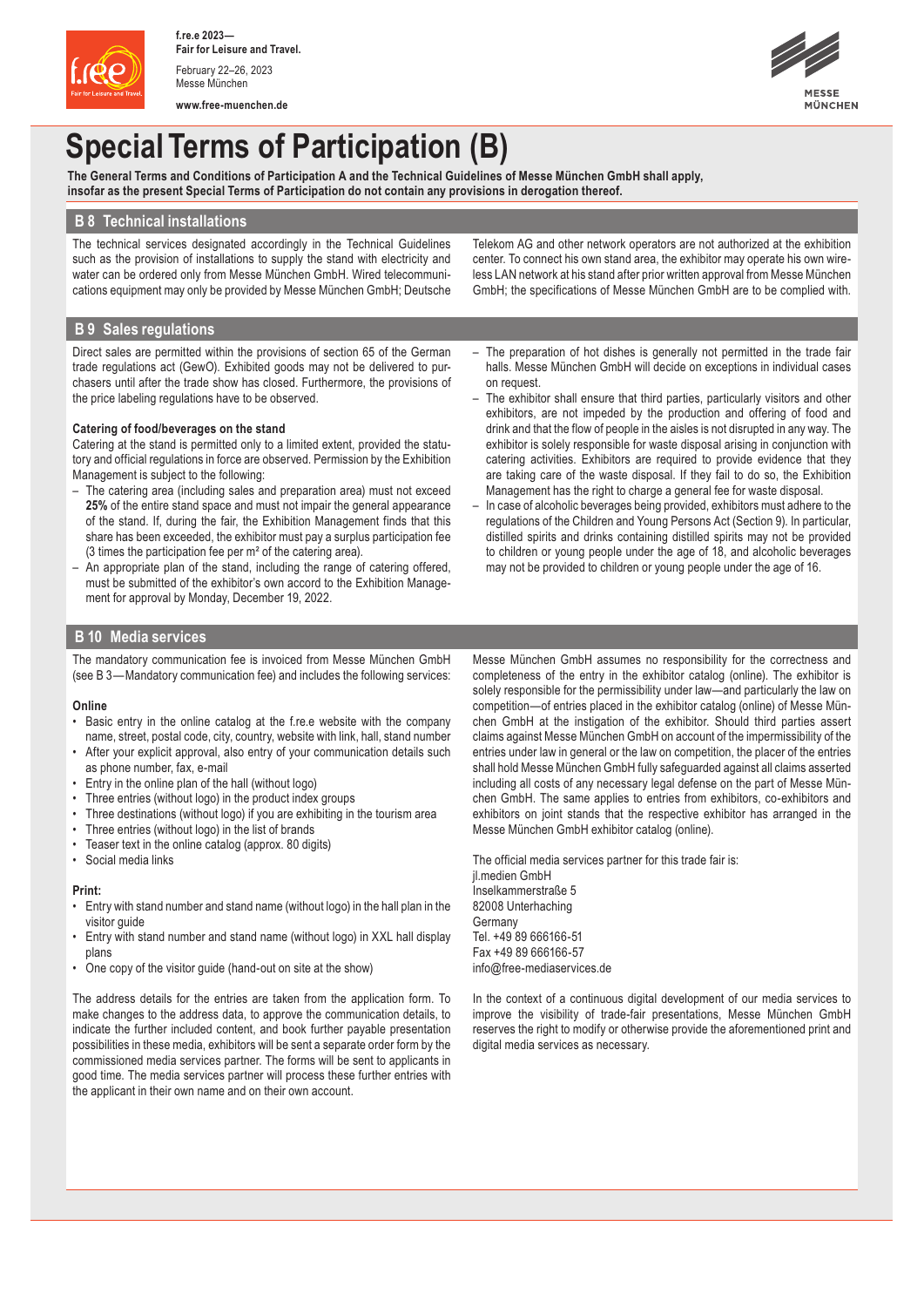

**www.free-muenchen.de**



# **Special Terms of Participation (B)**

**The General Terms and Conditions of Participation A and the Technical Guidelines of Messe München GmbH shall apply, insofar as the present Special Terms of Participation do not contain any provisions in derogation thereof.**

## **B 11 Exhibitor passes**

For the duration of the fair, each exhibitor receives a specific number of free exhibitor passes for his stand:

up to **20 m<sup>2</sup>** of stand size 3 exhibitor passes as from **21 m²** for every further **10 m²** 1 exhibitor pass or part thereof (in addition) as from**101 m²** for every further **20 m²** 1 exhibitor pass or part thereof (in addition)

Additional exhibitor passes are fee-based and can only be ordered in advance of the show through the Exhibitor Shop. Exhibitor passes cannot be purchased on site. Exhibitor passes are intended for stand staff only and may not be

**B 12 Photo, film and video shooting** (cf. A 10)

For professional photo and film shots of the exhibitor's own stand during the running time of the fair, authorization is required from Messe München GmbH unless the exhibitor commissions persons who have already been admitted for this purpose and these possess a valid pass issued by Messe München GmbH. The exhibitor or the photographer commissioned receives the authoripassed on to third parties. In case of abuse, Messe München GmbH is entitled to withdraw the exhibitor pass. Exhibitors will only be charged for those exhibitor passes which have actually been used and logged at the turnstiles.

The number of exhibitor passes does not increase through the taking in of coexhibitors.

The exhibitor pass does NOT entitle the holder to free use of local public transport (MVV—Munich Transport and Tariff Association). Tickets for the MVV public transport can later be ordered through the Messe München Exhibitor Shop. Please note that a minimum order is required.

zation at the security control center of Messe München GmbH, Administration Building, access via Gate 1. For the authorization, a written order issued to the photographer is to be submitted. A fee of **EUR 50** is charged for the authorization.

# **B 13 Stand parties**

Stand parties on the exhibition stand require authorization by Messe München GmbH and must be notified by February 15, 2023 at the latest. Events on February 22, 23, 24 and 25, 2023 may start no earlier than 18:00 and must end no later than 22:00. Until 22:30, the necessary clearing-up work may be undertaken on the stand area. By 23:00 at the latest, all persons must have left the fairgrounds. The exhibitor is responsible for ensuring that the attendees of his stand party do not access other trade fair booths or touch any exhibits located there. The exhibitor is to ensure that the attendees of his stand party follow the instructions of the safety and security service employed by Messe München

GmbH. The minimum scope of the safety and security services necessary is determined by Messe München GmbH. The exhibitor indemnifies and holds Messe München GmbH harmless in connection with the stand party.

The services provided by Messe München GmbH in connection with each stand party are charged to the exhibitor in the final invoice. To ensure a smooth, uninterrupted event, we recommend that you consult

with your booth neighbors of the planned party in advance. Please note that the volume of musical renditions on the stand may not exceed **70 dB (A)**.

## **B 14 Deliveries**

Consignments, letters and other mail to be delivered to the exhibitor's stand must carry the following details:

#### f.re.e 2023

NAME OF EXHIBITOR RECEIVING DELIVERY HALL AND STAND NUMBER OF THE EXHIBITION STAND Messegelände / Willy-Brandt-Allee 81829 München, Germany

Messe München GmbH does not take delivery of consignments, letters and other mail intended for exhibitors or third parties. Exhibitors are advised not to deposit shipments or other objects unsecured in the hall or the outdoor exhibition area during setup and dismantling times.

Services with regard to the receipt and dispatch of consignments are offered by the authorized freight forwarders at the exhibition center.